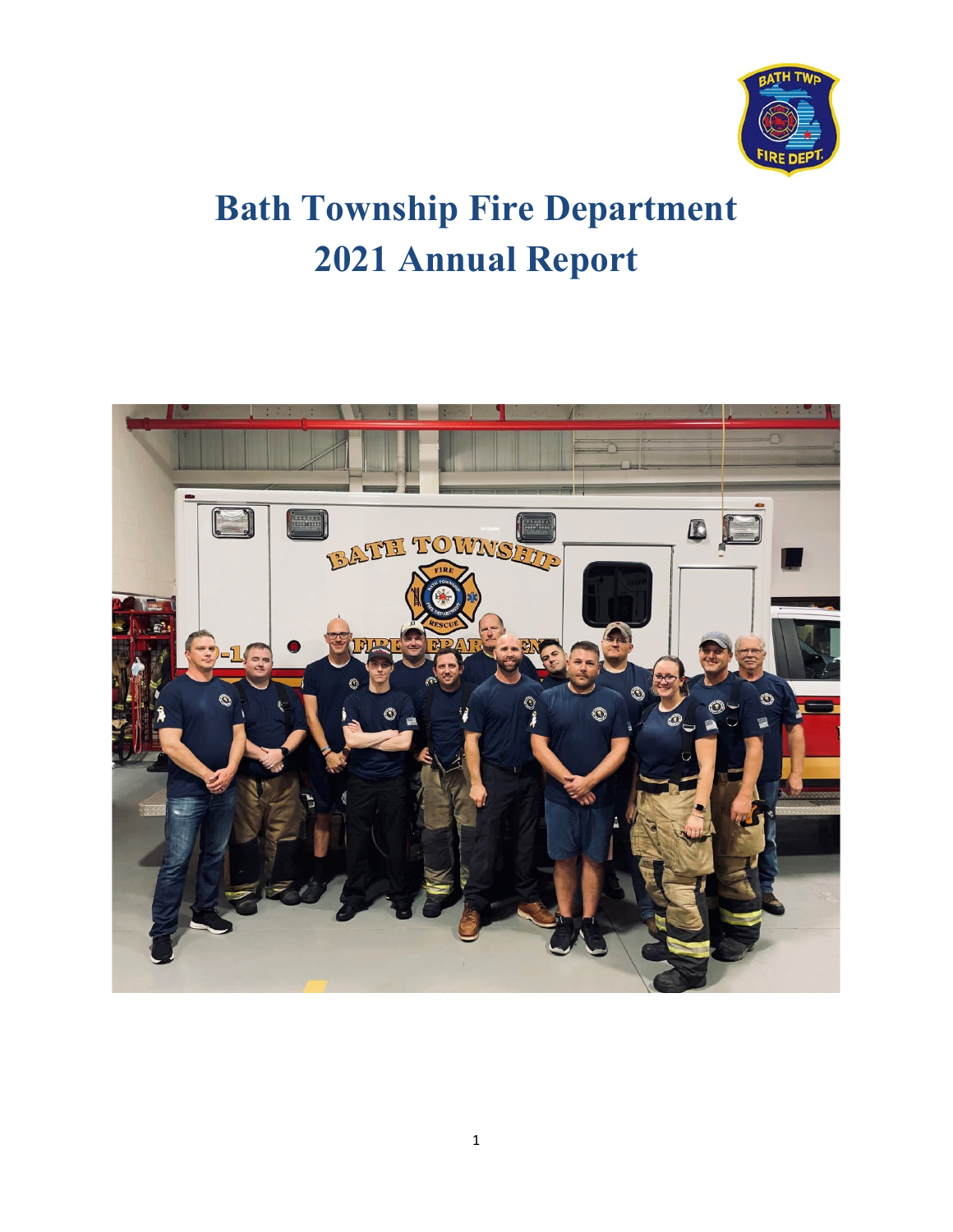

#### **Bath Township Fire Department Annual Report April, 2022**

2021 In Review:

#### **STAFFING**

For 2021, we had Nineteen of Thirty roster positions filled. This includes a 1.0 full-time equivalent (FTE) Chief position and 0.5 FTE Fire Marshal position with remaining positions classified as part-paid/on-call. Department leadership is provided by Chief Dave Snider, Assistant Chief Ben Zeeb, Captain/Fire Marshal Kevin Douglas, and Lieutenants Ryan Wilkinson, Tyler Douglas and Roger Dunham. Paid/on-call employees are paid an hourly rate when they work which includes responding to emergency calls, attending required trainings, meetings or carrying out tasks directed or assigned by department leadership. Officers receive an additional stipend. We were able to implement our part time evening shift covering 6PM-10PM Monday-Friday Evenings. This helped us ensure that we had coverage at a time when most members were busy with family and home life.

We were able to bring on Two new members during the year. Scott Basel and Spencer Tessmar both joined in 2021. Scott completed an EMT Basic Class and was able to obtain his EMT Licensure. Spencer Tessmar attended an Emergency Medical Responder class and was able to obtain his EMR licensure. We are glad to have both members.

#### **DELIVERING SERVICE**

The service delivery model tasks the Fire Chief with administrative responsibility for the department including making policy, hiring personnel, carrying out disciplinary functions, planning and monitoring department budget(s), and ensuring compliance with regulations directed toward fire service. The Fire Chief also represents BTFD at local and regional meetings and workgroups involving other jurisdictions' public safety agencies and operations. The Fire Chief additionally responds to emergency calls as required for efficient operations. The Assistant Chief and other officers have primary responsibility for responding to emergency calls as availability dictates and are assigned limited tasks and responsibilities. Department officers work an average of twelve hours per month including required monthly meetings. The partpaid/on-call firefighters train and work an average of six hours per month responding to emergency calls as available around work, school, family and other obligations. The normal response on medical assist calls is 1-4 responders while fire response ranges 4-12.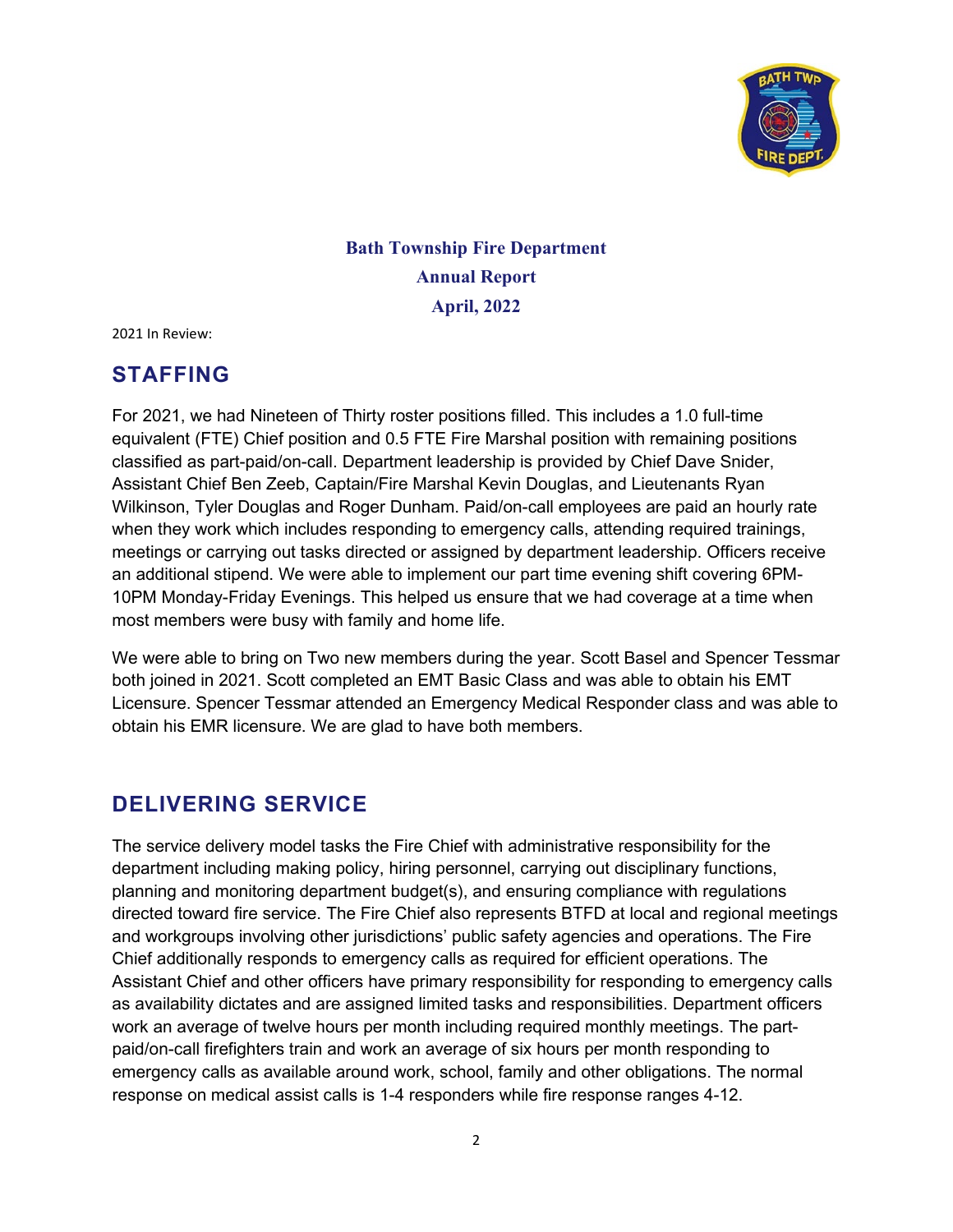

### **COOPERATING AGENCIES**

The Township has designated Lansing Mercy Ambulance of Dewitt to provide automatic advanced life support response and transportation. When Lansing Mercy Ambulance is unavailable, mutual aid agreements provide advanced life support response and transport from neighboring agencies. Dewitt Township Fire Department assists BTFD on an automatic basis for fire calls. Further, all Clinton County Fire Departments have signed a mutual aid agreement to help each other when need arises and resources are available. BTFD also provides rescue and fire protection for several thousand acres of State of Michigan Department of Transportation and Department of Natural Resources land with no state funding or assistance.

In 2021, we were also able to implement an Automatic Mutual Aid Agreement with Laingsburg Sciota Woodhull Emergency Services Authority. This is a mutual benefit to both departments as we are both automatically dispatched to not only structures fires in both counties, but if LSW has a Water or Ice Rescue in their jurisdictions, BTFD is dispatched as well.

#### **RUN VOLUME**

For the year of 2021, Bath Township Fire Department responded to 1294 calls for service. This included our medical and fire runs. This was the busiest year in the history of the Bath Township Fire Department. These calls ranged from medical first responder calls to fire calls. This is an increase of 20% over 2020 in which the department responded to 1078 calls. 2021 was the year that we hoped to put COVID behind us but we were not so fortunate. We continued to adapt our operations and our response to the every changing world we are in. In the following charts you see information on the departments response including how many calls we responded on by day of the week, by hour of the day, and a break down of how many fire calls and how many EMS calls we went on.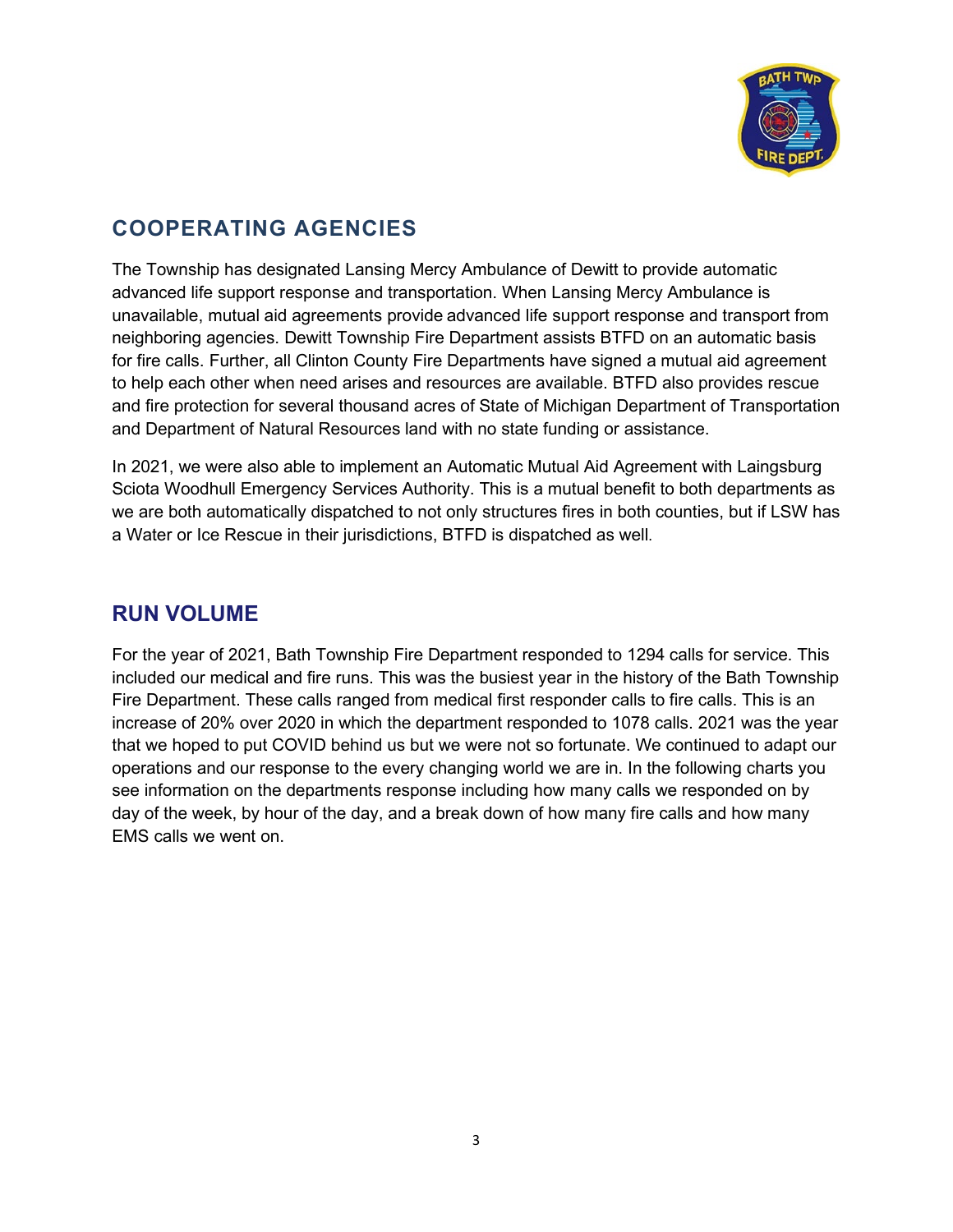



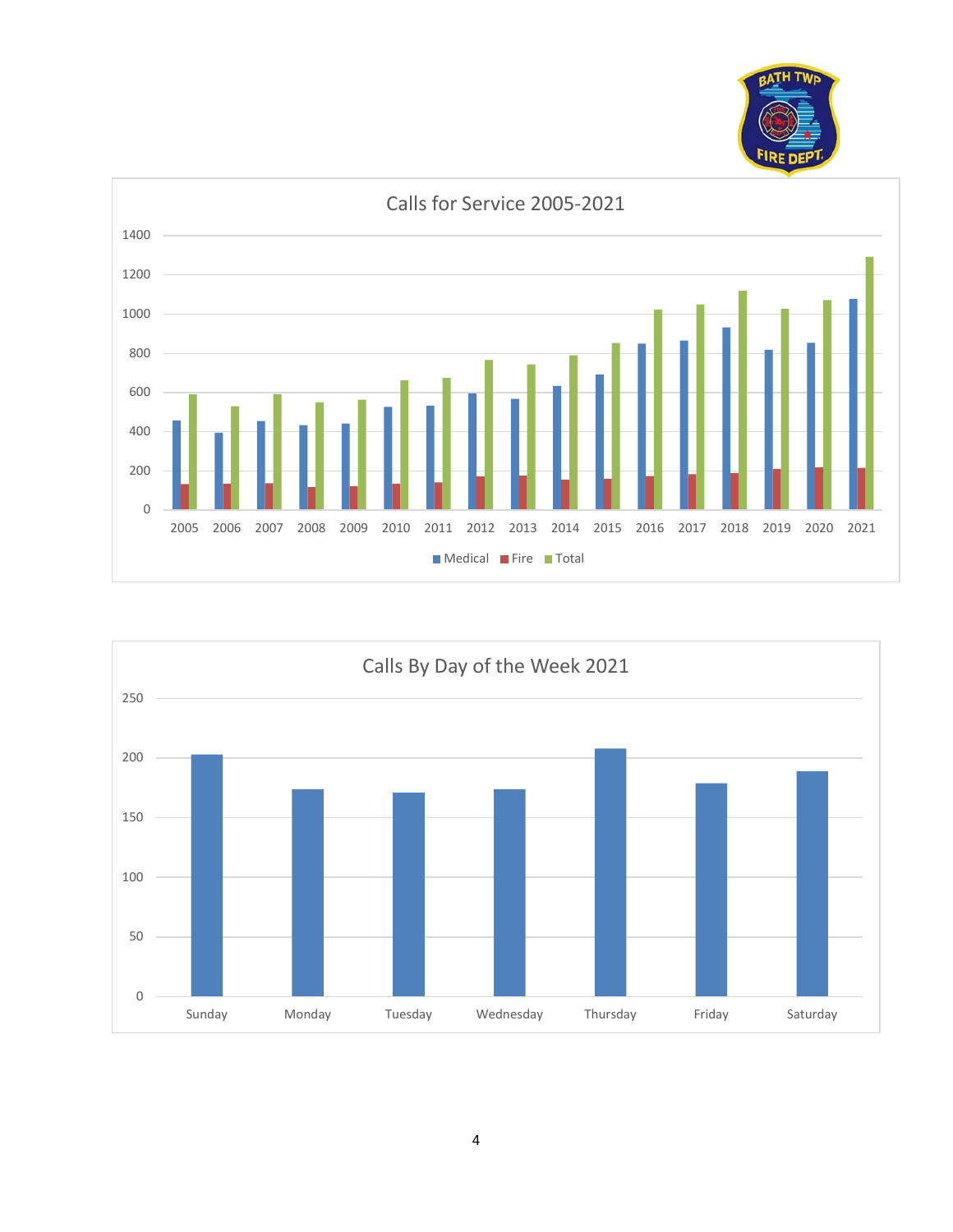



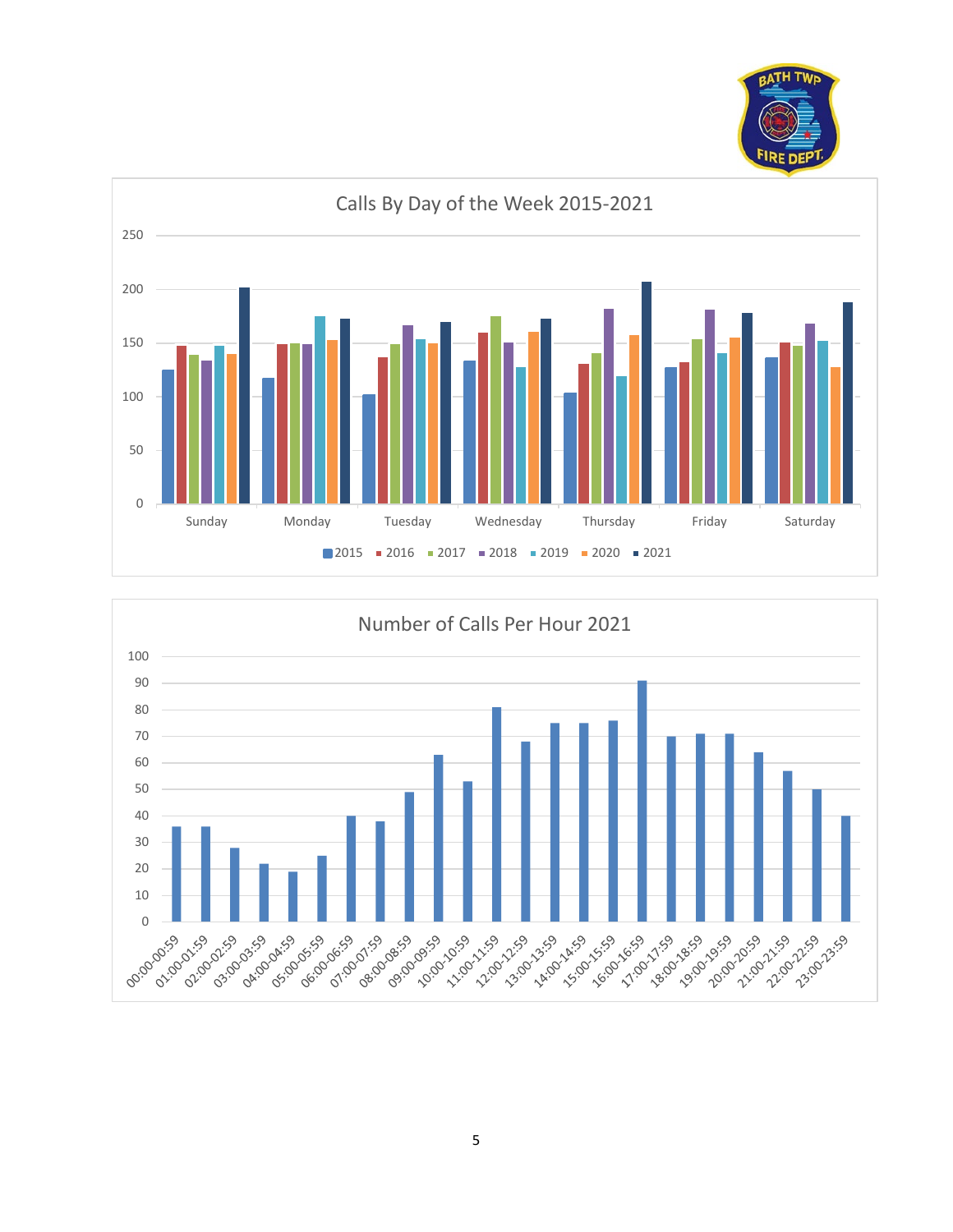



# **TRAINING**

In 2021, we were able to return to some sort of normalcy when it came to training. Bath Township Fire Department was able to host the 2021 Clinton County Fire Chief's Association Fire Academy. Fire Marshal Kevin Douglas is the Coordinator for the Academy as well. Firefighter Collin Bulkley successfully completed the class and is now a Certified Firefighter. Bath Township Fire also became an Initial Education Center for Emergency Medical Responder and Firefighter Spencer Tessmar successfully completed the class and is a licensed Emergency Medical Responder. Members put in over 700 hours of training in 2021. The training plan for 2021 included getting back to the basics and having members work on ground level tasks of firefighter.

# **FIRE STATION UTILIZATION/MAINTENANCE**

In addition to providing an environment for firefighters to exercise study and socialize with each other, the Fire Station is also available to other township employees to visit, work and at times share a meal. Having the firefighters and other township staff in and around the station more frequently results in more timely maintenance of the facility and its equipment. More importantly, the department can improve response times by providing a setting in which firefighters may gather.